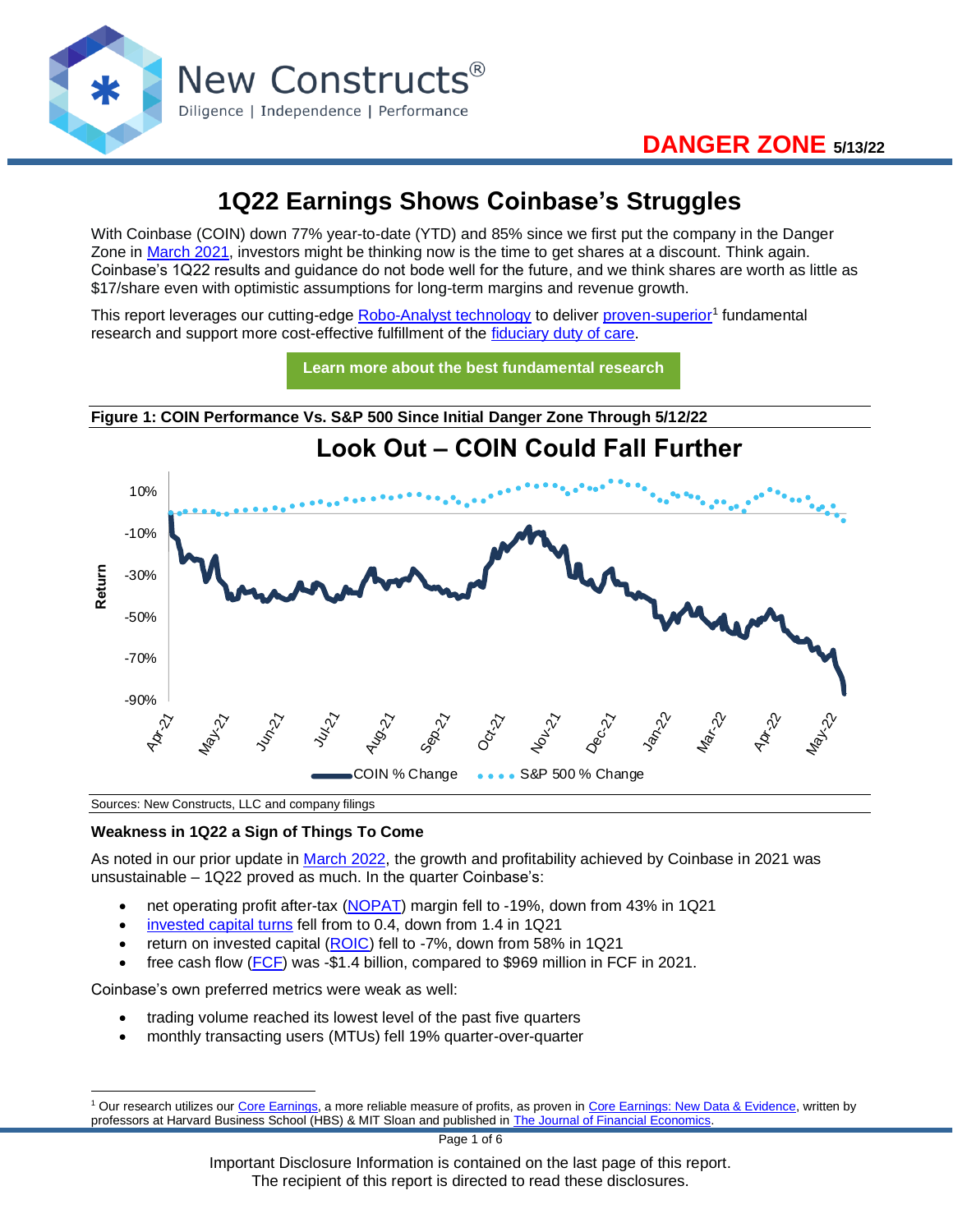

• average transaction revenue per user (ATRPU) was \$35 in 1Q22, down from \$64 in 2021, \$45 in 2020, and slightly above \$34 in 2019.

#### **Guidance Is No Better**

Going forward, we expect Coinbase's margins and revenue growth rates to decline as competition increasingly eats into its business. Increased volatility, or further downward movement, in the crypto market could also spook retail investors after big losses so far this year.

Management's 2022 guidance does little to assuage the concerns that the business is headed the wrong direction. Guidance shows:

- MTUs is expected to be lower in 2Q22 than 1Q22
- total trading volume expected to be lower in 2Q22 than 1Q22
- expected range for MTUs in 2022 anywhere from 5 to 15 million, not exactly a precise estimate
- ATRPU in 2022 is expected to return to "pre-2021" levels, which certainly implies a decline

In the [1Q22 earnings call,](https://seekingalpha.com/article/4509849-coinbase-global-inc-coin-ceo-brian-armstrong-on-q1-2022-results-earnings-call-transcript) management also noted that their goal "is to roughly operate the company as breakeven, smoothed out over time for the time being". In other words, the record profitability of 2021 is in the rearview.

#### **Don't Ignore New Bankruptcy & Regulatory Risk**

As noted in Coinbase's latest [10-Q,](https://www.sec.gov/ix?doc=/Archives/edgar/data/1679788/000167978822000048/coin-20220331.htm) the company has to address the real risk of bankruptcy. The following statement was added this quarter:

#### *"in the event of a bankruptcy, the crypto assets we hold in custody on behalf of our customers could be subject to bankruptcy proceedings and such customers could be treated as our general unsecured creditors."*

This public acknowledgement could spark fear in the company's clients. The fear of bankruptcy proceedings could drive clients to cash out their investments as quickly as possible, further weakening Coinbase's business, and bringing the company even closer to bankruptcy.

As cryptocurrency rose in popularity among investors, regulations have increased as well. The [infrastructure bill](https://www.theverge.com/2021/8/10/22618448/senate-bipartisan-infrastructure-package-schumer-broadband-cryptocurrency)  [passed last year](https://www.theverge.com/2021/8/10/22618448/senate-bipartisan-infrastructure-package-schumer-broadband-cryptocurrency) contains provisions increasing the requirements for cryptocurrency tax reporting, and we expect that is just the beginning. Additional regulations could diminish the popularity of cryptocurrency as an asset class and negatively impact Coinbase's growth trajectory.

#### **Coinbase Is Priced to Be Bigger Than the Largest Exchanges in the World**

Despite COIN falling 85% since the opening price on its IPO date, the stock is still significantly overvalued. Below, we use our [reverse discounted cash flow \(DCF\) model](https://www.newconstructs.com/education-close-the-loopholes-how-our-dcf-works/) to illustrate the lofty expectations for future cash flows implied by Coinbase's current valuation.

To justify its current price of ~\$60/share, Coinbase must:

- achieve a 6% NOPAT margin (half of Fidelity National Info Services TTM margin), over the long term (from 2022-2031) despite consensus for negative earnings in 2022 and management's goal of "breakeven" operations and
- grow revenue by 25% compounded annually through 2031 (compared to consensus estimates of 4% CAGR from 2021-2024)

In this [scenario,](https://www.newconstructs.com/wp-content/uploads/2022/05/NewConstructs_DCF_COINjustificationScenario_2022-05-13.png) Coinbase would earn \$73 billion in revenue by 2031, which is greater than the combined TTM revenue of the 10 largest Financial & Commodity Market Operators<sup>2</sup> plus Charles Schwab (SCHW) and Robinhood (HOOD). Coinbase would also earn \$4.1 billion in NOPAT in 2031, which would rank second, behind only Charles Schwab, in the group of companies noted in the revenue comparison.

Given management's goal to operate the business at "breakeven" for "the time being", even a 6% NOPAT margin may be optimistic.

<sup>&</sup>lt;sup>2</sup> Companies in this group include Cboe Global Markets (CBOE), CME Group (CME), Deutsche Boerse AG (DBOEF), Fidelity National Information Services (FIS), Interactive Brokers Group (IBKR), Intercontinental Exchange (ICE), MarketAxess Holdings (MKTX), Nasdaq Inc. (NDAQ), Tradeweb Markets (TW), and Virtu Financial (VIRT).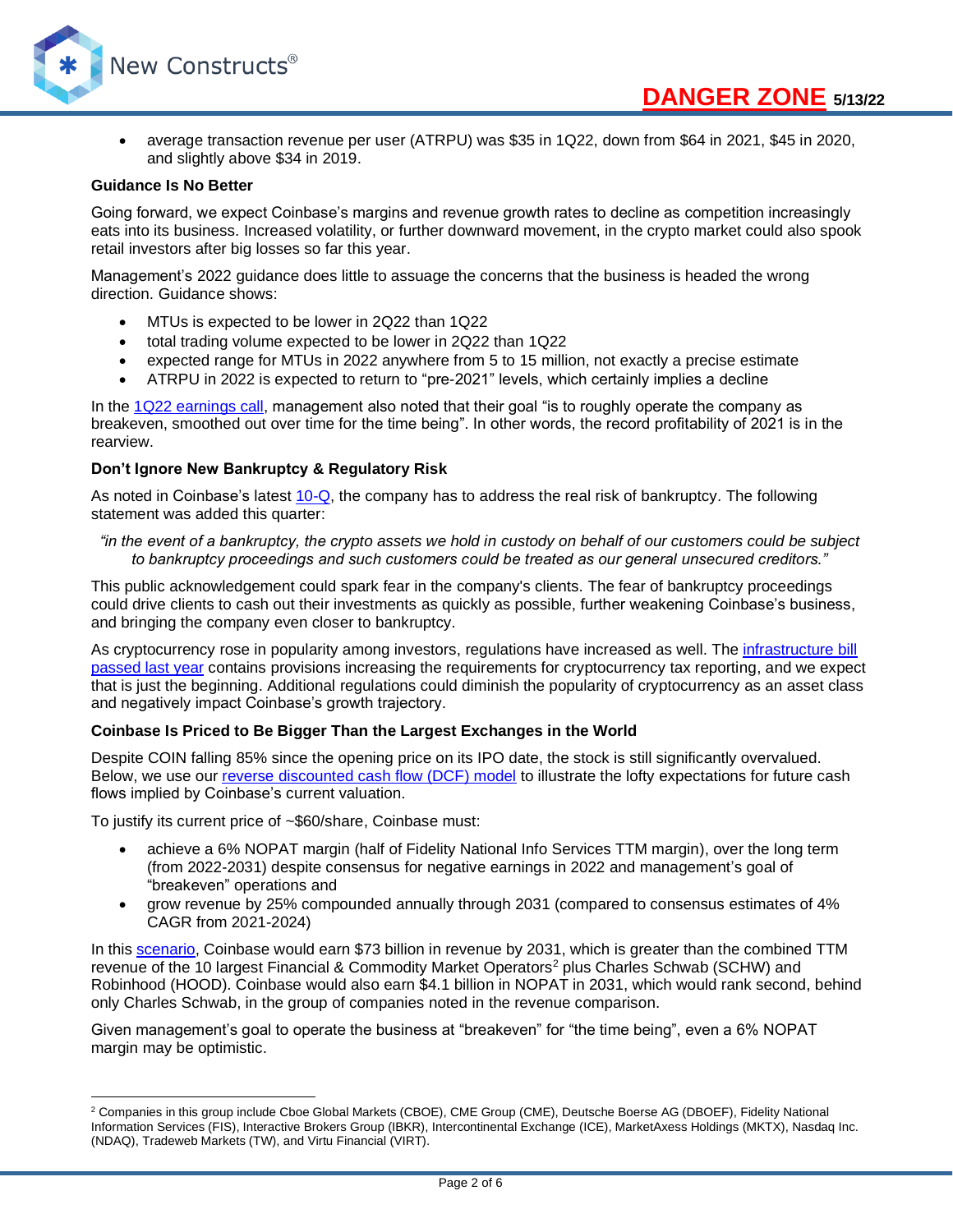

#### **71% Downside Even if Consensus Is Right**

We review an additional DCF scenario to highlight the downside risk in Coinbase even if the company grows at consensus rates and gradually improves its margins from negative 19% in 1Q22 to 6% long-term.

If we assume Coinbase's:

- NOPAT margin equals 1% in 2022 (just above breakeven) and improves to 6% by 2027,
- revenue grows at consensus rates in 2022, 2023, and 2024 (-37%, 54%, and 14% $3$ ), and
- revenue grows by 10% compounded annually from 2025-2031, then

COIN is worth just [\\$17/share today](https://www.newconstructs.com/wp-content/uploads/2022/05/NewConstructs_DCF_COINvaluation_2022-05-12.png) – a 71% downside.

A 6% margin over the long-term may prove optimistic for a few reasons. First, Coinbase plans to increase hiring, expand internationally, and greatly increase its technology and general and administrative expenses in the nearterm.

Second, as we've noted in the past, competition looms large, and can eat away at any opportunity for outsized margins (i.e. [race to zero fees\)](https://www.cnbc.com/2019/10/02/the-end-of-commissions-for-stock-trading-is-near-as-td-ameritrade-cuts-to-zero-matching-schwab.html) given Coinbase's reliance upon transaction fees for the majority of its revenue. Traditional exchange operators, brokers, and payment companies such as PayPal (PYPL) or Block (SQ) could see Coinbase's weakness a chance to take market share and limit Coinbase's long-term profit potential.

Third, it is unlikely Coinbase can simply stop spending to again achieve its high profitability of 2021, at least over the long-term. Coinbase must continually spend on marketing and advertising, not just to promote its product, but also to convince new users of crypto's underlying usefulness.

Stock exchange operators don't have this problem (or expense), because despite criticisms, the stock market and its derivatives are widely accepted forms of financial value and provide tangible uses such as risk management, raising of capital, etc. Crypto on the other hand faces criticism and questions about its use at every turn, which Coinbase must dispel, at no small cost.

Figure 2 compares Coinbase's implied future revenue in the scenarios above to its historical revenue as well as Charles Schwab's 2021 revenue and the combined 2021 revenues of Intercontinental Exchange and Nasdaq.



**Figure 2: Coinbase's Historical and Implied Revenue: DCF Valuation Scenarios**

Sources: New Constructs, LLC and company filings

Each of the above scenarios also assumes Coinbase's change in invested capital equals 10% of revenue in each year. This growth in invested capital is under half the change in invested capital as a percent of revenue in

<sup>3</sup> Consensus estimates based on seven analyst estimates in 2022, 24 in 2023 and 14 analyst estimates in 2024.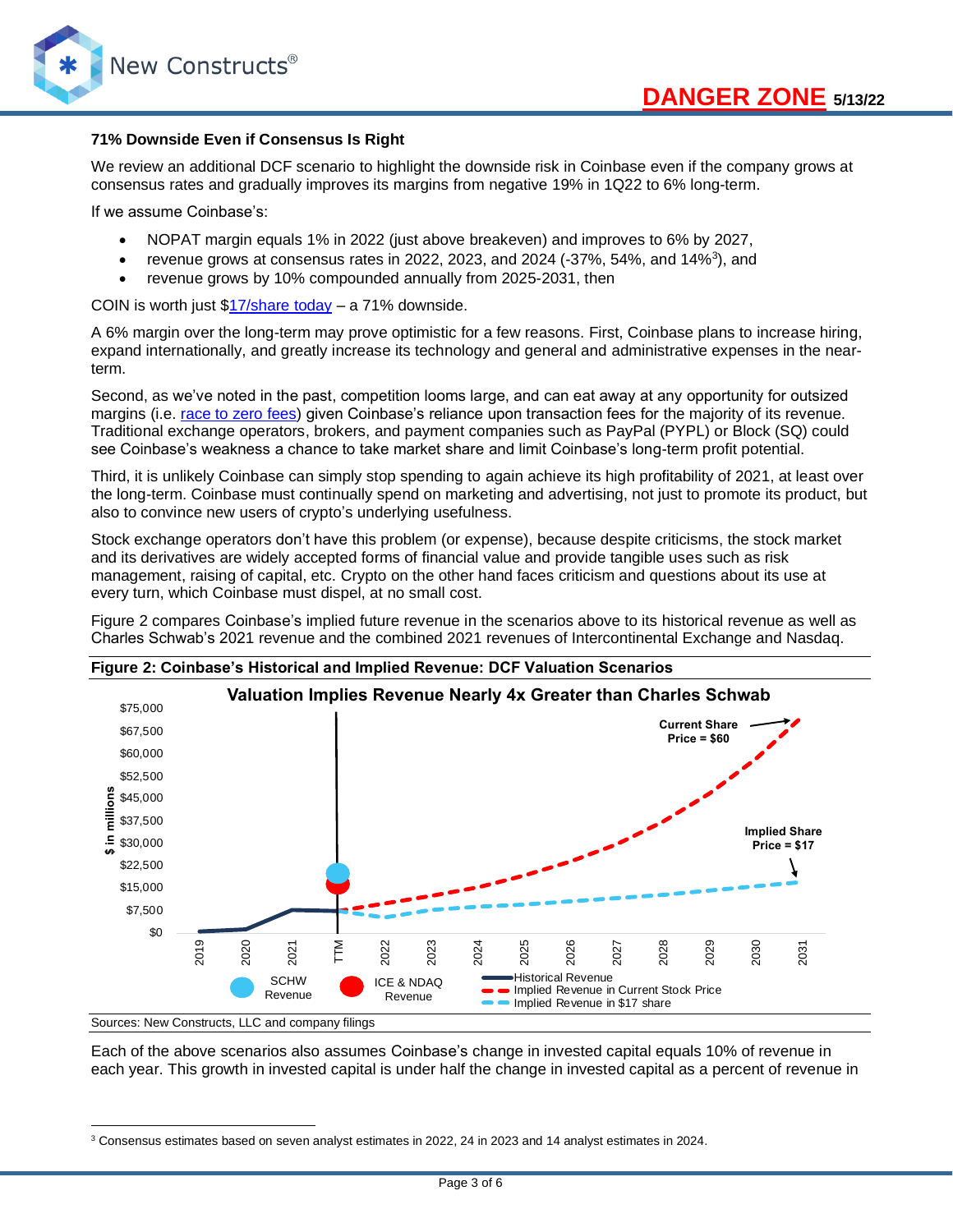

both 2020 and 2021. If we assume Coinbase's invested capital increases at a similar rate to 2020 and 2021, the downside risk is even larger.

#### **Selling for Cash on Hand Could be Best Case Scenario**

As Coinbase continues to heavily spend on expanding its platform and keeping up with the latest developments in the crypto market, investors may see lasting profits as a faraway dream, rather than a medium-term reality. In such a scenario, the best-case scenario (rather than spending money on a money-losing business) could be to sell the business for the value of its cash net of liabilities, or \$1.0 billion. However, even this scenario is a bit of a moving target, given that Coinbase burned \$1.4 billion in cash in 1Q22 alone. With that said, the value of Coinbase's net cash as of 1Q22 is \$5/share.

Worse yet, if potential investors or suitors see the company's ability to maintain as a "going-concern" as tenuous, which would be likely in such a scenario, they could push for a lower price or even be scared off by concerns about lawsuits.

#### **Looking Beyond the Current Rating**

Coinbase's record profitability in 2021 drives our [Robo-Analyst](https://www.newconstructs.com/landing/robo-analyst-technology/) rating on the stock to Attractive. However, 1Q22 results and management guidance reveal that the financial performance of the business in 2021 is not sustainable and that profits are going to be much lower in the medium and long term. Our human analysts' view is that the stock holds worse risk/reward than its current Robo-Analyst rating suggests. Looking forward, we expect the company's profitability to diminish as expenses rise and growth slows with crypto adoption losing momentum and regulations rising. Should the company's performance follow our expectation, its Robo-Analyst stock rating will be downgraded soon as its record 2021 results slide further and further into the past.

#### *This article originally published on [May 13, 2022.](https://www.newconstructs.com/1q22-earnings-shows-coinbases-struggles/)*

*Disclosure: David Trainer, Kyle Guske II, and Matt Shuler receive no compensation to write about any specific stock, sector, style, or theme.*

*Follow us on [Twitter,](https://twitter.com/NewConstructs) [Facebook,](https://www.facebook.com/newconstructsllc/) [LinkedIn,](https://www.linkedin.com/company/new-constructs) and [StockTwits](https://stocktwits.com/dtrainer_NewConstructs) for real-time alerts on all our research.*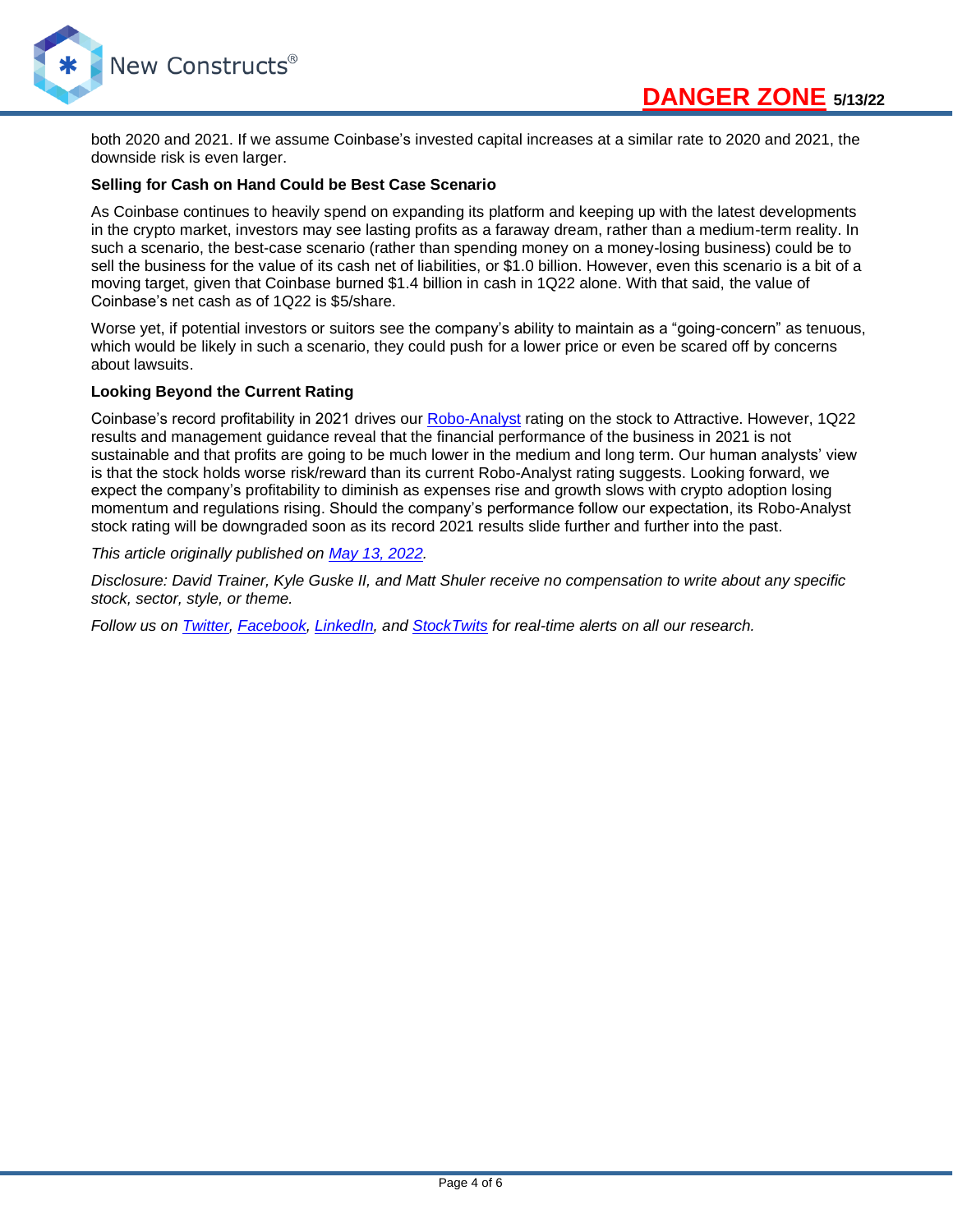

# *It's Official: We Offer the Best Fundamental Data in the World*

Many firms claim their research is superior, but none of them can prove it with independent studies from highlyrespected institutions as we can. Three different papers from both the public and private sectors show:

- 1. Legacy fundamental datasets suffer from significant inaccuracies, omissions and biases.
- 2. Only our "novel database" enables investors to overcome these flaws and apply [reliable](https://www.newconstructs.com/evidence-on-the-superiority-of-our-earnings-data/) fundamental data in their research.
- 3. Our proprietary measures of [Core Earnings](https://www.newconstructs.com/education-core-earnings-earnings-distortion/) and [Earnings Distortion](https://www.newconstructs.com/earnings-distortion-score-methodology/) materially improve stock picking and forecasting of profits.

#### **Best Fundamental Data in the World**

Forthcoming in [The Journal of Financial Economics,](http://jfe.rochester.edu/) a top peer-reviewed journal, [Core Earnings: New Data &](https://papers.ssrn.com/sol3/papers.cfm?abstract_id=3467814)  [Evidence](https://papers.ssrn.com/sol3/papers.cfm?abstract_id=3467814) proves our Robo-Analyst technology overcomes material shortcomings in legacy firms' data collection processes to provide superior [fundamental data,](https://www.newconstructs.com/data/) [earnings](https://www.newconstructs.com/education-core-earnings-earnings-distortion/) models, and [research.](https://www.newconstructs.com/blog/) More [details.](https://www.newconstructs.com/evidence-on-the-superiority-of-our-earnings-data/)

Key quotes from the paper:

- "[New Constructs'] *Total Adjustments* differs significantly from the items identified and excluded from Compustat's adjusted earnings measures. For example… 50% to 70% of the variation in *Total Adjustments* is not explained by *S&P Global's (SPGI) Adjustments* individually." – pp. 14, 1st para.
- "A final source of differences [between New Constructs' and S&P Global's data] is due to data collection oversights…we identified cases where Compustat did not collect information relating to firms' income that is useful in assessing core earnings."  $-$  pp. 16,  $2<sup>nd</sup>$  para.

#### **Superior Models**

A top accounting firm features the superiority of our ROIC, NOPAT and Invested Capital research to Capital IQ & Bloomberg's in [Getting](https://www.newconstructs.com/getting-roic-right/) ROIC Right. See the [Appendix](https://www.newconstructs.com/wp-content/uploads/2019/06/Getting-ROIC-Right.pdf) for direct comparison details.

Key quotes from the paper:

- "...an accurate calculation of ROIC requires more diligence than often occurs in some of the common, off-the-shelf ROIC calculations. Only by scouring the footnotes and the MD&A [ as New Constructs does] can investors get an accurate calculation of ROIC." – pp. 8,  $5<sup>th</sup>$  para.
- "The majority of the difference…comes from New Constructs' machine learning approach, which leverages technology to calculate ROIC by applying accounting adjustments that may be buried deeply in the footnotes across thousands of companies."  $-$  pp. 4,  $2<sup>nd</sup>$  para.

#### **Superior Stock Ratings**

Robo-Analysts' stock ratings outperform those from human analysts as shown in this [paper](https://papers.ssrn.com/sol3/papers.cfm?abstract_id=3514879) from Indiana's Kelley School of Business. Bloomberg features the paper [here.](https://www.bloomberg.com/news/articles/2020-02-11/robot-analysts-outwit-humans-in-study-of-profit-from-stock-calls?sref=zw7RLDfe)

Key quotes from the paper:

- "the portfolios formed following the buy recommendations of Robo-Analysts earn abnormal returns that are statistically and economically significant."  $-$  pp. 6, 3<sup>rd</sup> para.
- "Our results ultimately suggest that Robo-Analysts are a valuable, alternative information intermediary to traditional sell-side analysts."  $-$  pp. 20, 3<sup>rd</sup> para.

Our mission is to provide the best fundamental analysis of public and private businesses in the world and make it affordable for all investors, not just Wall Street insiders.

We believe every investor deserves to know the whole truth about the profitability and valuation of any company they consider for investment. More details on our cutting-edge technology and how we use it are [here.](https://www.youtube.com/watch?v=wRUr5w4zDVA)